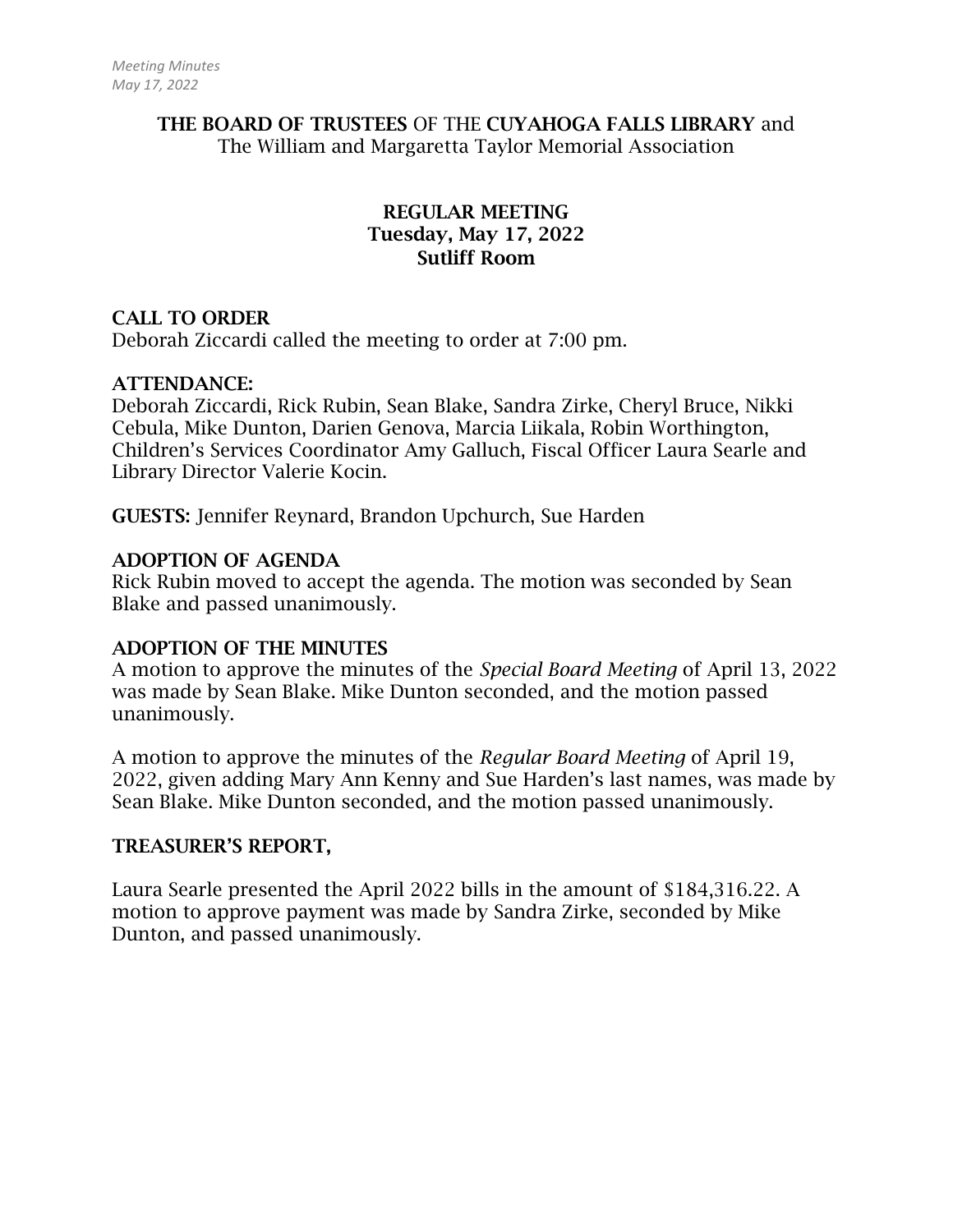The various fund balances as of April 30, 2022 are as follows: General Fund \$2,680,376.80 Special Revenue Fund \$7,166.50 Building Fund \$683,772.15 Endowment Fund \$54,728.56 Affleck Scholarship  $$52,025.00$ CLERK'S BALANCE \$3,478,069.01

The month-to-date Bank Report as follows:

| <b>Huntington Checking</b> | \$4,522.25     |
|----------------------------|----------------|
| Petty Cash & Change        | \$110.00       |
| Dollar Bank Checking       | \$43,335.05    |
| Star Ohio                  | \$3,340,071.71 |
| <b>TOTAL</b>               | \$3,478,069.01 |
|                            |                |

Sandra Zirke moved to approve the Treasurer's Report, subject to audit; seconded by Darien Genova. The motion passed unanimously.

RESOLUTION 2022-18: Mike Dunton moved that the Cuyahoga Falls Library Board of Trustees approve the April donations in the amount of \$50.00. Rick Rubin seconded, and the motion passed unanimously.

### BOARD PRESIDENT REPORT

Ms. Ziccardi thanked Robin Worthington for her generous donation in memory of our esteemed colleague Bob Heydorn. She also gave a big shout out to Mary Baldwin for coordination with our schools. We now have some beautiful flowers planted out front. She thanked Laura Searle for customizing financial reports for the board. The reports are now more reader friendly and reflective of the current financial situation. Both Ms. Ziccardi and Dr. Rubin attended the NEO OLC trustee dinner. She thanks all staff for providing outreach and who are partnering with our schools, city and community stakeholders. The gate count and circulation numbers continue to rise, and Ms. Ziccardi anticipates they will continue to rise with the addition of Adventure Passes.

### COMMITTEE REPORTS

A. RECORDS RETENTION: An updated schedule was given to the Board for review.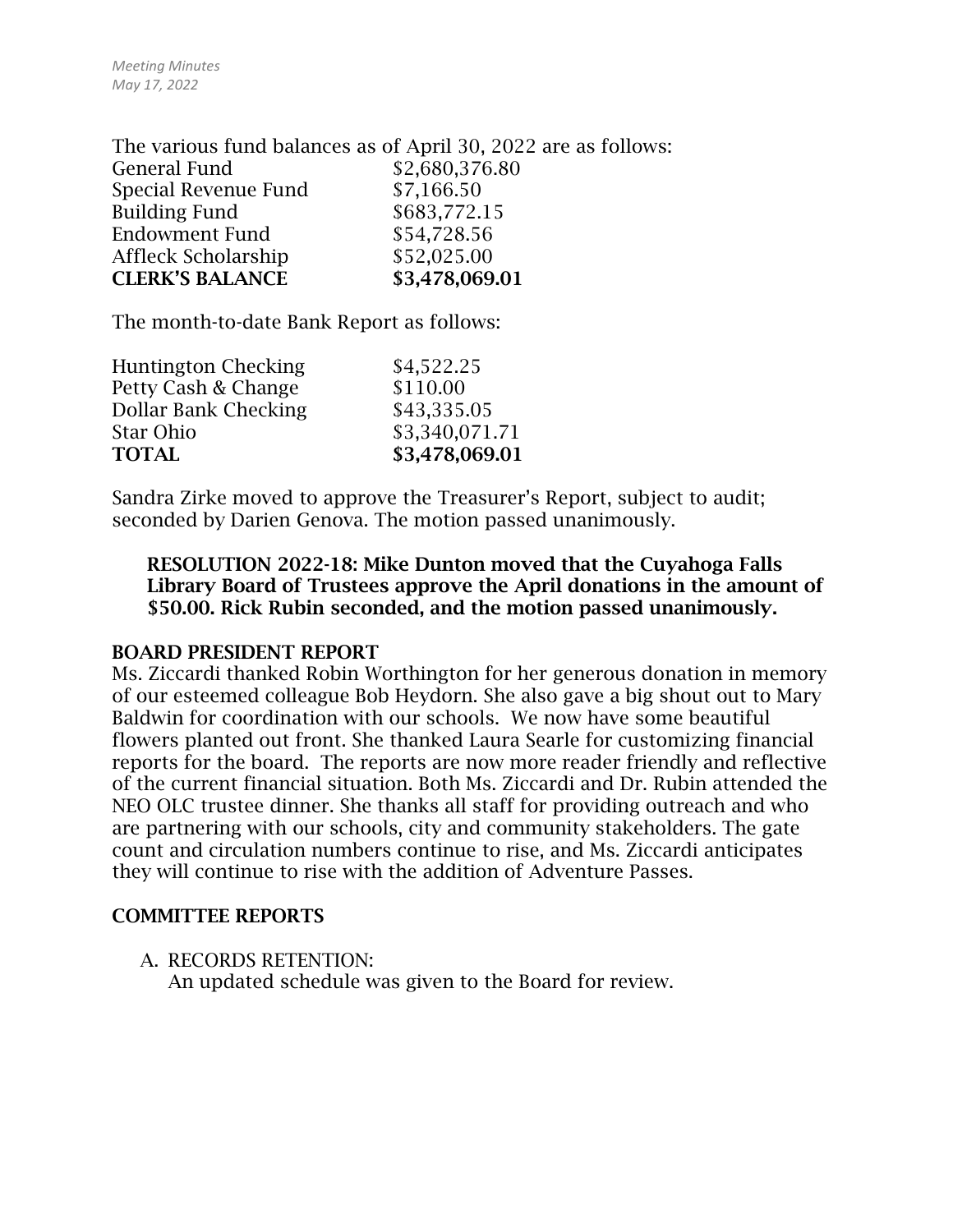## DIRECTOR'S REPORT

Ms. Kocin stated that both circulation and door count are up. Staff are geared up for the Summer Reading Program. The director will update the Board on the patron surveys at the next meeting. The library has spent most of the marketing budget on promoting programs, but the Marketing Director pointed out that most people come to the library for the collection. Therefore, the library will focus more on promoting the collection.

#### NEW BUSINESS

Amy Galluch was introduced to the Board. She started as the Children's Services Coordinator in January. She has noticed that the five and under crowd like to be at the park, so the library goes to the park for programming. Lego Club this evening was completely full. Valerie Kocin gave props to Amy Galluch and Danielle Welling for their initiative in filling the learning gap and making a bigger impact in the community.

Postcards highlighting the Summer Reading Program were mailed out with a QR code that allows people to sign up for the program. Danielle Welling along with the Children's Services staff also made an awesome video to promote the program. Cheryl Bruce asked if the Board could view the video. It's currently on the library website, but Valerie Kocin will send out the link to the Board as well.

### PUBLIC PARTICIPATION

Cheryl Bruce asked if the Friends of the Library had any plans for a book sale. Sue Harden replied nothing was yet planned. They are currently focusing on cleaning things out.

### EXECUTIVE SESSION

Cheryl Bruce made a motion at 7:30pm to enter into Executive Session for the purpose of discussing employment of a public employee. Nikki Cebula seconded, and roll call vote was called.

Deborah Ziccardi - yes Rick Rubin - yes Sean Blake - yes Sandra Zirke - yes Cheryl Bruce - yes

Nikki Cebula - yes Mike Dunton - yes Darien Genova - yes Marcia Liikala - yes Robin Worthington - yes